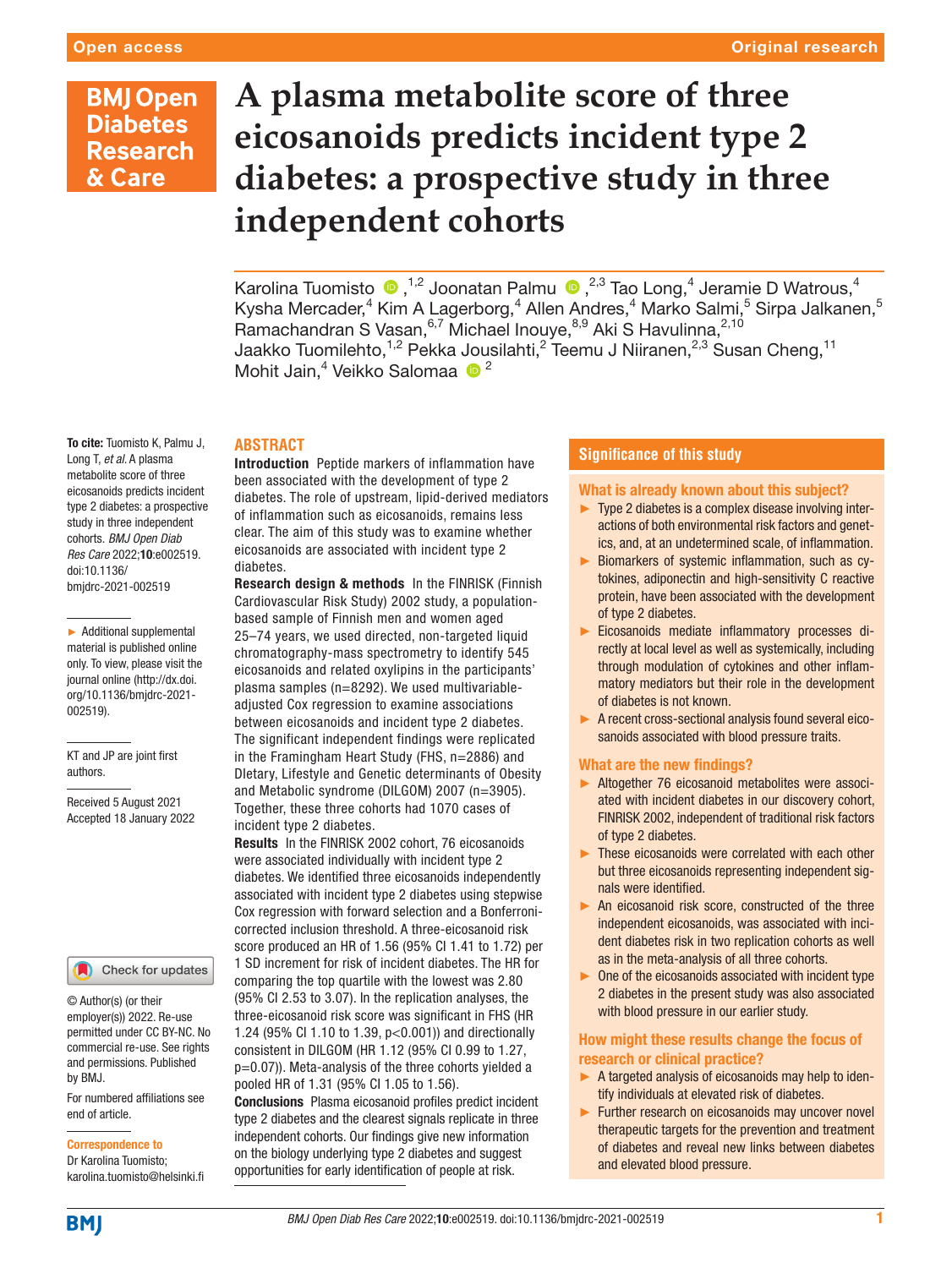#### **INTRODUCTION**

Diabetes and its complications contribute significantly to the global burden of disease: in 2017, it was the third leading cause of global years lost due to disability for men and the fifth for women.<sup>[1](#page-8-0)</sup> It is estimated that its global costs (US\$1.3 trillion in 2015) will continue to rise by 2030, even if Sustainable Development Goals related to the disease are met.<sup>[2](#page-8-1)</sup>

The prevention of complications, such as cardiovascular disease, diabetic nephropathy, neuropathy and retinopathy, lie at the heart of diabetes care. However, clinical trials have shown that the onset of type 2 diabetes can be postponed, and even prevented, by lifestyle changes, such as changes in the intake of fats and fibers, and increasing physical activity, and medical treatment, such as metformin medication.<sup>34</sup> Therefore, better understanding of factors involved in the development of type 2 diabetes, together with earlier identification of people at risk, are important for optimal targeting of right preventive measures to right people.

Type 2 diabetes is a complex disease involving interactions of both environmental risk factors and genetics, and, at an undetermined scale, of inflammation. Type 2 diabetes is closely linked to cardiovascular and kidney diseases, obesity and metabolic syndrome, all of which are known to be associated with low-grade inflammation. Biomarkers of systemic inflammation, such as cytokines, adiponectin and high-sensitivity C reactive protein (hs-CRP), have been associated with the development of type 2 diabetes in large population-based studies and randomized controlled trials. $5-9$ 

Situated proximally (upstream) in the inflammation pathways is a large group of bioactive lipids known as eicosanoids and related oxylipins. These chemical factors are derived from arachidonic acid and other polyunsaturated fatty acids by enzymatic mechanisms, notably via cyclooxygenase (COX), lipoxygenase (LOX) and cytochrome P450 enzymes, as well as by non-enzymatic mechanisms. Eicosanoids mediate inflammatory processes directly at local level as well as systemically, including through modulation of cytokines and other inflammatory mediators.<sup>[10](#page-8-4)</sup> With recent advances in mass spectrometry-based metabolomics, hundreds of eicosanoid and oxylipin species can now be detected and quantified in human plasma. $^{11}$ <sup>12</sup>

The aim of this study was to examine whether plasma eicosanoid profiles are associated with risk of incident type 2 diabetes in a prospective follow-up of a populationbased Finnish cohort. The significant independent signals were replicated using multivariate models in two other cohorts. Together, these cohorts included 1070 cases of incident type 2 diabetes. A secondary aim was to investigate whether the eicosanoid effect is mediated by inflammation or insulin resistance.

## **METHODS**

#### Population, data collection and design FINRISK 2002

FINRISK (Finnish Cardiovascular Risk Study) 2002 study is a population-based random sample of individuals aged 25–74 years living in Finland (n=8798, participation rate 65.2%). Sampling included stratification by sex, region and 10-year age groups. Participants responded to questionnaires, underwent physical examination by trained nurses and gave blood samples. Detailed study protocols have been previously described.[13](#page-8-6) Plasma samples from 8292 participants were successfully analyzed with directed non-targeted liquid chromatography-mass spectrometry (LC-MS), as described in previous publications.<sup>11 12</sup> In addition, an oral glucose tolerance test (OGTT) was carried out in 3767 participants (45 years of age and older) and data on glucose tolerance status were obtained for 3092 participants without prior history of diabetes. A panel of cytokines was quantified from blood samples of 2951 participants.

For the FINRISK 2002 cohort, prevalent diabetes cases at baseline and incident cases during follow-up were identified combining information from the National Hospital Discharge Register (NHDR), Causes of Death Register (CDR) and the Drug Reimbursement and Drug Purchase Registers (DPR), using the Finnish personal identification number, up to December 31, 2017. Diagnostic codes for extracting information from NHDR and CDR were E10-E14 (International Classification of Diseases (ICD)-10) or 250\*B (ICD-9). Diabetes medication purchase ATC code A10 or a special reimbursement code for diabetes medications were used for identifying diabetes cases from the drug purchase register. If medicine purchase was the only fulfilled criterion, ≥3 purchases were required, and diagnosis codes were used to exclude gestational diabetes. To determine the type of diabetes, we used a proxy variable: all participants under 30 years of age and treated with insulin only, or in combination with metformin, and those aged 30–40 years when insulin only was started, were categorized as type 1 diabetes. All other persons with diabetes were considered to have type 2 diabetes. Thanks to the country-wide electronic healthcare registers, the follow-up was virtually 100% complete.

Participants with prevalent or incident type 1 diabetes were excluded from the analysis (n=79). Record linkages based on the personal identification code to NHDR, CDR and DPR were also used to identify subjects to be excluded from the analysis, due to cancer (excluding ICD-10 category C44, n=1085). Participants pregnant at baseline (n=44) were also excluded from the final analyses. Finally, after excluding further participants with missing values of variables relevant for our analyses, the total study population consisted of 6548 participants. [Online supplemental figure 1](https://dx.doi.org/10.1136/bmjdrc-2021-002519) presents a flow chart formulating the final study sample.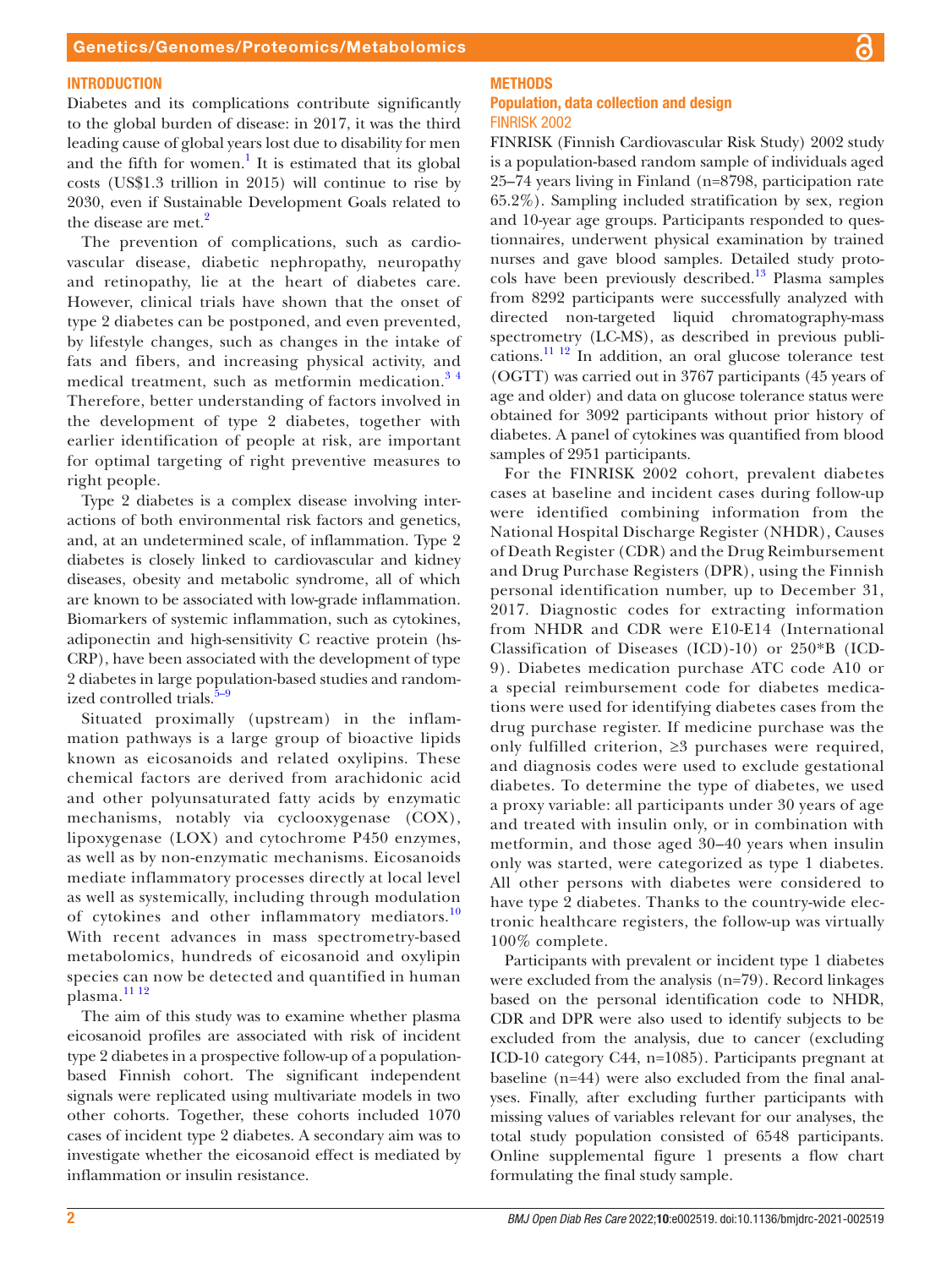Framingham Heart Study (FHS) Offspring study is a cohort of 5124 participants that were first examined in 1971 and consecutively re-examined every 4–8 years. The cohort consists of the children of the FHS first-generation cohort, and their spouses. Participants of the original cohort were enrolled in a longitudinal community-based cohort study in 1948, including a random sample of twothirds of the adult population of Framingham, Massachusetts, USA. Detailed study protocols have been previously published.[14](#page-8-7) For this study, we considered individuals who participated in the eighth examination cycle of FHS Offspring in 2005–2008 and whose samples were successfully analyzed with LC-MS (n=2886). After excluding 771 participants with diabetes at baseline or missing covariates, we included n=2115 participants as the replication cohort. Diabetes mellitus in FHS Offspring cohort was diagnosed either by fasting plasma glucose ≥126 mg/dL (7.0 mmol/L), non-fasting plasma glucose ≥200 mg/dL (11.0 mmol/L) or treatment with insulin or an oral hypoglycemic agent as ascertained at routine FHS examinations or based on annual medical health history updates.

#### DILGOM 2007

The DIetary, Lifestyle and Genetic determinants of Obesity and Metabolic syndrome (DILGOM) study is an extension of the FINRISK 2007 survey, which included a random population-based sample of individuals aged 25–75 years living in Finland. All participants of the FINRISK 2007 survey were invited to take part in the more focused DILGOM study and 5024 participated (participation rate 80%).

Participants responded to self-administered questionnaires, underwent a physical examination by trained nurses and gave blood samples. Detailed study proto-cols have been previously described.<sup>[15](#page-8-8)</sup> Plasma samples from n=4903 participants were successfully analyzed with LC-MS. Cases of diabetes were identified and information from registries combined in an identical way to the FINRISK 2002 cohort, as described above. Similarly, participants with prevalent type 1 diabetes, pregnancy, cancers (excluding ICD-10-C44) and missing values were excluded from the final replication cohort. Finally, 3905 individuals were included in the analyses.

#### Laboratory methods and plasma eicosanoid profiling

Plasma eicosanoid profiling for all three cohorts was carried out in the same laboratory at the University of California San Diego, USA. The profiling methodology is described in more detail elsewhere.<sup>11 12</sup> In short, we used directed, non-targeted LC-MS combined with computational chemical networking to identify eicosanoids in participants' plasma samples. In the discovery sample, FINRISK 2002, a total of 545 eicosanoids and related oxylipins were validated using methodologies such as spectral fragmentation pattern networking and manual annotation.

The OGTT was carried out according to WHO recommendations, and the testing and measurement meth-odologies have previously been described in detail.<sup>[16](#page-8-9)</sup> Fasting plasma glucose and insulin concentrations were used to calculate the homeostasis model assessment for insulin resistance (HOMA-IR) and for beta-cell function  $(HOMA-B)$  indices.<sup>[17](#page-8-10)</sup>

We quantified well-known inflammatory markers often hypothesized to associate with diabetes. hs-CRP was quantified with the Architect ci8200 Chemistry Analyser (Abbott Laboratories, USA) from FINRISK 2002 serum samples and with Architect c8000 analyzer (Abbott Laboratories, USA) from DILGOM 2007 serum samples, using an immunoturbidimetric method (Sentinel Diagnostics, Italy). Interleukin-1 receptor antagonist (IL-1Ra), interleukin-6 (IL-6) and tumor necrosis factor alpha (TNF- $\alpha$ ) were quantified from previously unthawed heparin plasma samples using Bio-Rad's premixed Bio-Plex Pro Human Cytokine 27-plex Assay and 21-plex Assay, and Bio-Plex 200 reader with Bio-Plex V.6.0 software (Bio-Rad Laboratories, USA). The detailed methodology has been previously published.<sup>[18 19](#page-8-11)</sup>

#### Statistical methods

The eicosanoid profiling data were normalized using plate medians corrected for plate deviation: plate medians were subtracted from each feature and then divided by the median absolute deviation.<sup>[20](#page-8-12)</sup>

We used means, or where relevant due to skewed distributions, geometrical means and IQRs to summarize baseline characteristics of continuous variables and frequencies for categorical variables. For subsequent analyses, participants with prevalent type 2 diabetes (n=167) were excluded from the FINRISK study population resulting in n=6381 (with n=586 of incident type 2 diabetes cases).

To test the association of eicosanoids with incident type 2 diabetes in our discovery cohort FINRISK 2002, we used Cox proportional hazards regression and a nested modeling approach, adjusting for wellestablished risk factors for type 2 diabetes, and other confounding factors, in three different models. The first model adjusted for age, sex, region of residence and mass spectrometry plate. The second model (model 2) added adjustments for body mass index (BMI), physical activity, parental history of diabetes, prevalent cardiovascular disease (CVD), systolic blood pressure, antihypertensive medication, triglycerides and lipid-lowering medication. We also ran a third model that was further adjusted for hs-CRP. Furthermore, we ran the sensitivity analyses where BMI was replaced with waist-to-hip ratio or waist circumference and also a model where persons with prevalent CVD at baseline were excluded from the analysis. The proportional hazards assumption was tested using Schoenfeld residuals. $^{21}$  $^{21}$  $^{21}$  We used the false discovery rate (FDR) correction method for type I error control in multiple comparisons.<sup>[22](#page-8-14)</sup> We also produced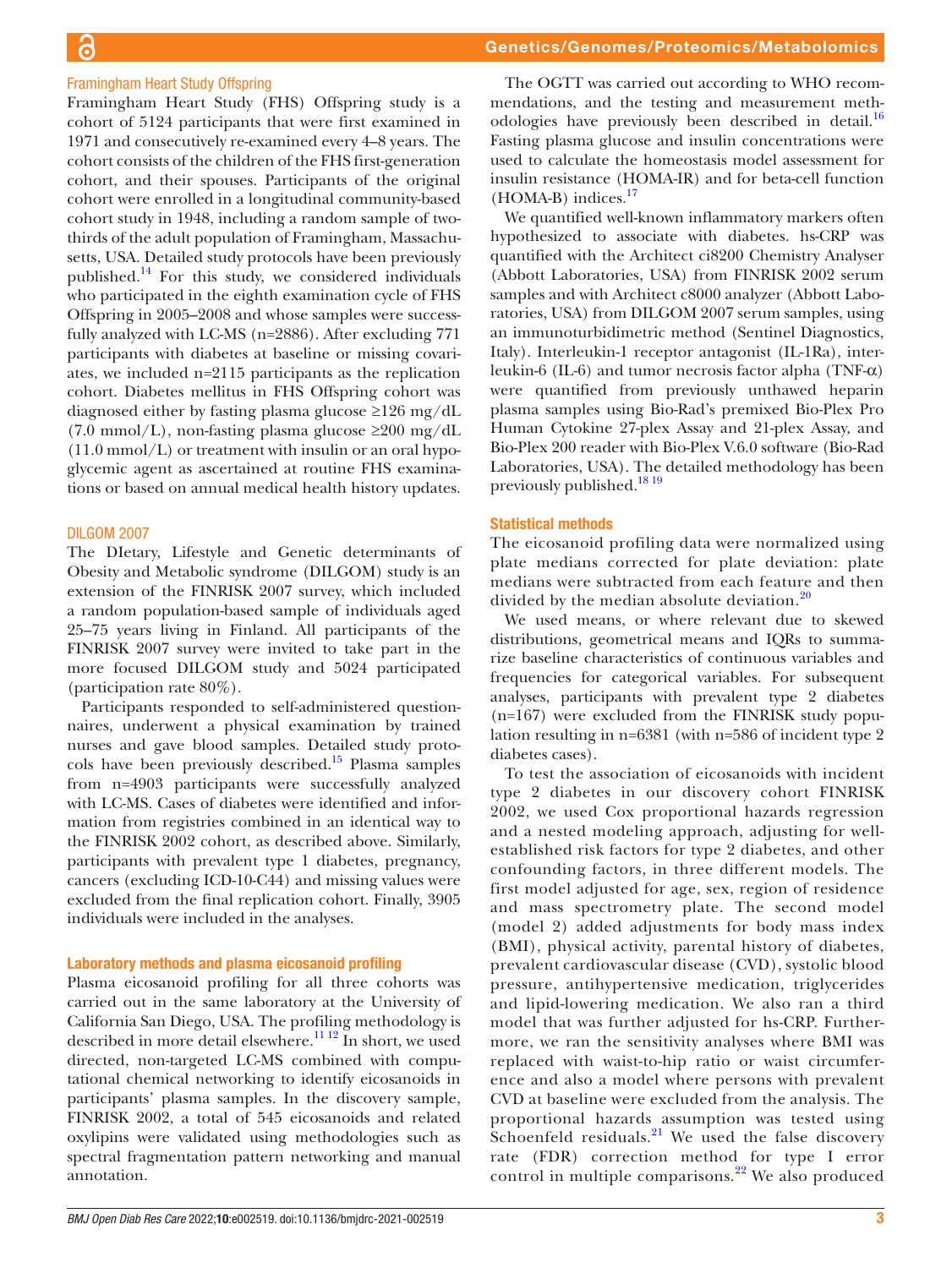a correlation heatmap for eicosanoids significantly associated with incident type 2 diabetes, ordered using the complete linkage clustering method. Correlations with hs-CRP were also added to the heatmap.

Eicosanoids with significant associations in any of the three longitudinal analysis models (described above) were then included in a stepwise Cox regression analysis with forward selection, applying a Bonferroni-corrected inclusion threshold of  $p<0.05/545=0.00009$ .<sup>[23](#page-8-15)</sup> We constructed an eicosanoid risk score for the three remaining eicosanoids using their respective regression coefficients as weights in the prediction model.

We examined type 2 diabetes-free survival across quartiles of the risk score using Cox models and Kaplan-Meier survival curves. We compared survival distributions using the log rank test.<sup>24</sup> Using Cox regression, we calculated the risk per SD change in the eicosanoid risk score for the different models.

We calculated medians of fP-Glucose (fP-Gluc), fP-Insulin (fP-Ins), HOMA-IR and HOMA-B for the eicosanoid score quartiles and tested the linear trends across the quartiles adjusting for age, sex and BMI. We explored the correlations between fP-Gluc, fP-Ins, HOMA-IR, HOMA-B and three eicosanoids from the risk score using Spearman's correlation. Correlations were also calculated between a panel of cytokines, namely IL-1Ra, IL-6,  $TNF-\alpha$  and the same three eicosanoids.

Replication analyses for the three eicosanoids exceeding the Bonferroni-corrected inclusion threshold (p<0.05/545=0.00009) in FINRISK were performed in the FHS Offspring cohort with Cox regression adjusted for age, sex, BMI, systolic blood pressure, hypertension treatment and triglycerides. Participants with baseline diabetes (n=302) and missing values in the covariates were excluded from the analysis, resulting in n=236 incident diabetes cases out of a total of 2115 individuals included.

In the DILGOM 2007 cohort, we excluded participants with prevalent type 2 diabetes (n=144), and thus 3761 individuals (out of which n=248 with incident type 2 diabetes) were included in the replication analysis. The analysis was performed for the three eicosanoids with Cox regression adjusting for the same covariates as in the FINRISK cohort.

Meta-analysis of the risk scores in the three cohorts was performed using a random-effects model (*metafor* package in R). We used R, V.3.6.1, for all analyses and the source code for analyses is available at [https://](https://doiorg/105281/zenodo3968712) [doiorg/105281/zenodo3968712](https://doiorg/105281/zenodo3968712).

#### RESULTS

Baseline characteristics of the FINRISK 2002, DILGOM 2007 and FHS Offspring cohort participants (women and men) are presented in [table](#page-4-0) 1. Hemoglobin A1c

(HbA1c) values were only available for FINRISK participants older than 50 years (n=3586).

#### Longitudinal analyses: independent eicosanoids

When we tested eicosanoids one by one in the FINRISK 2002 cohort using the multivariate models described in the 'Methods' section, we observed altogether 76 significant associations between eicosanoids and incident type 2 diabetes. Eicosanoids, their FDR-corrected levels of significance and the direction of the association with type 2 diabetes, are visualized in [figure](#page-5-0) 1. The heatmap of pairwise correlations for the 76 eicosanoids with significant associations, and hs-CRP, is shown in [online supple](https://dx.doi.org/10.1136/bmjdrc-2021-002519)[mental figure 2](https://dx.doi.org/10.1136/bmjdrc-2021-002519). Overall, the eicosanoids correlated with each other, with some clusters of strong positive correlations.

We included 76 eicosanoids that showed significant associations with incident type 2 diabetes in the stepwise Cox regression analysis using model 2. Three eicosanoids remained in the model, notably an unknown eicosanoid (EIC 62), 8-iso-prostaglandin A1 (8-iso-PGA1) and 12-h ydroxy-5,8,10-heptadecatrienoic acid (12-HHTrE). The forest plot ([figure](#page-5-1) 2) presents HRs and 95% CIs for the individual eicosanoids remaining in the model. The unknown eicosanoid was inversely associated with incident type 2 diabetes, whereas 8-iso-PGA1 and 12-HHTrE were positively associated with the disease risk. Neither these HRs nor their statistical significances changed substantially in the sensitivity analyses where BMI was replaced with indicators of central obesity, that is, waistto-hip ratio or waist circumference, or in the analyses where persons with prevalent CVD at baseline were excluded.

Cox regression on the three eicosanoids was performed in the replication cohorts ([figure](#page-5-1) 2). The eicosanoid 8-iso-PGA1 was replicated in FHS (p<0.001) and 12-HHTrE in DILGOM (p=0.025) cohort, and the other two were directionally consistent.

#### Longitudinal analyses: eicosanoid risk score

Using these three eicosanoids, we established an eicosanoid risk score. Results are presented for women and men combined as testing revealed no interaction with sex and the eicosanoid risk score. The multivariate adjusted HRs per SD for the three different cohorts are presented in [figure](#page-5-2) 3, together with the random-effects meta-analysis, which gave a pooled HR of 1.31 (95% CI 1.05 to 1.56,  $p < 001$ ).

In the top risk score quartile of participants, compared with the lowest quartile, the HR was 2.80 (95% CI 2.53 to 3.07) in FINRISK, 1.74 (95% CI 1.31 to 2.31) in FHS and 1.37 (95% CI 1.00 to 1.74) in DILGOM ([online supple](https://dx.doi.org/10.1136/bmjdrc-2021-002519)[mental table 1\)](https://dx.doi.org/10.1136/bmjdrc-2021-002519). The respective HRs for quartiles 2 and 3 demonstrated a dose-response type relationship of the eicosanoid score with the risk of incident type 2 diabetes in all three cohorts. Furthermore, Kaplan-Meier curves for the risk score quartiles in FINRISK are presented in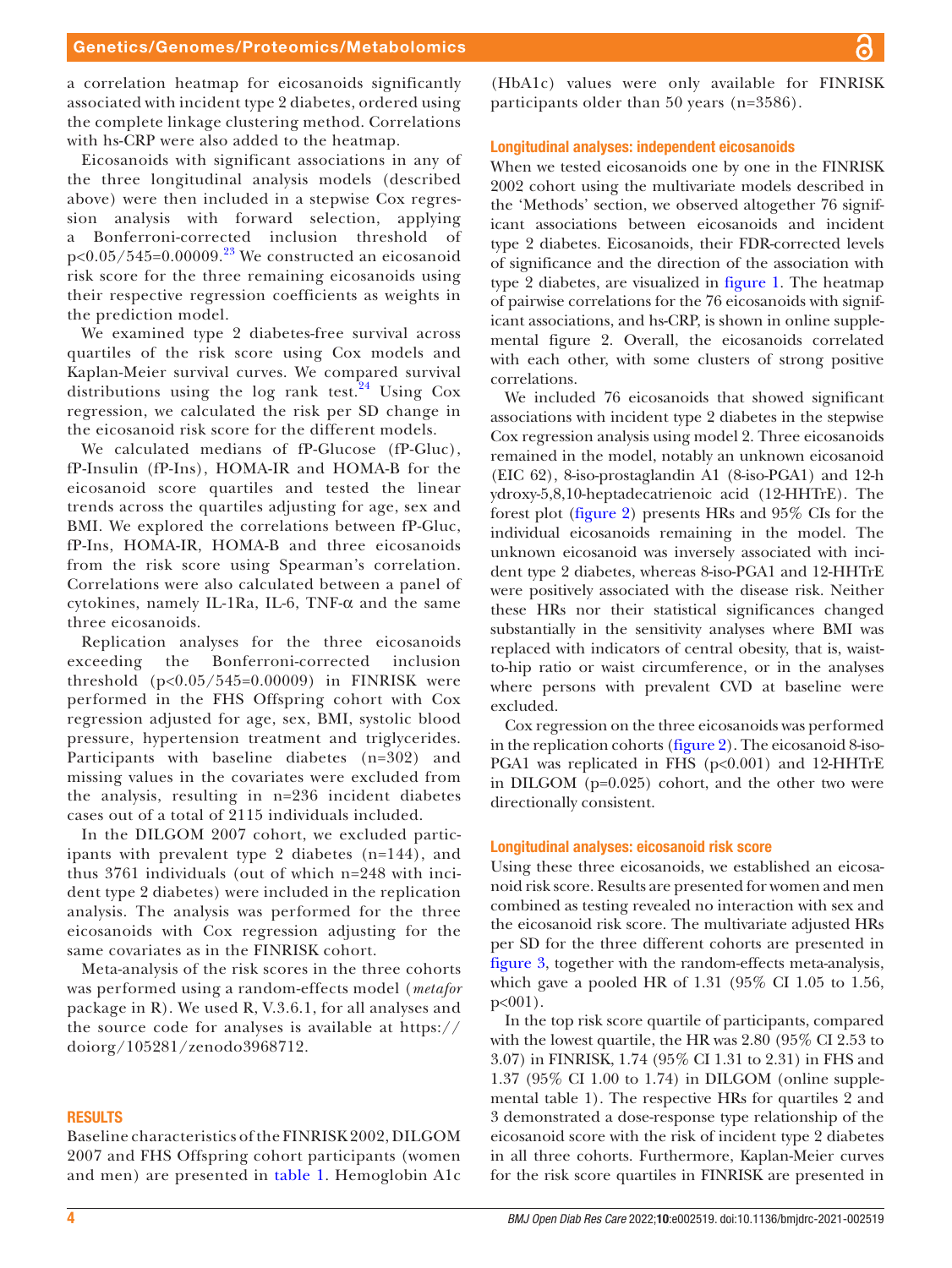<span id="page-4-0"></span>Table 1 Baseline characteristics of FINRISK 2002 discovery cohort (n=6548) and FHS Offspring (n=2886) and DILGOM 2007 (n=3905) replication cohorts

|                                                                                             | <b>FINRISK 2002</b>     |                         | <b>Replication cohort (FHS)</b> |             | <b>Replication cohort (DILGOM)</b> |             |  |
|---------------------------------------------------------------------------------------------|-------------------------|-------------------------|---------------------------------|-------------|------------------------------------|-------------|--|
|                                                                                             | Women $n=3423$          | Men n=3125              | Women $n=1571$                  | Men n=1315  | Women n=2059 Men n=1846            |             |  |
| Age, years                                                                                  | 45.6 (20.8)             | 46.6 (19.9)             | 66.4 (9.0)                      | 66.3 (9.0)  | 49.8 (13.4)                        | 50.7(13.1)  |  |
| Weight, kg                                                                                  | 69.5 (16.6)             | 84.5 (17.3)             | 71.5 (15.8)                     | 88.5 (15.9) | 70.7 (13.9)                        | 84.7 (13.9) |  |
| Height, m                                                                                   | 1.63(0.08)              | 1.76(0.09)              | 1.61(0.06)                      | 1.75(0.07)  | 1.63(0.06)                         | 1.76(0.07)  |  |
| BMI, $\text{kg/m}^2$                                                                        | 26.3(6.2)               | 27.2(5.1)               | 27.7(5.9)                       | 29.0 (4.7)  | 26.7(5.3)                          | 27.3(4.1)   |  |
| Waist-to-hip ratio                                                                          | 0.84(0.08)              | 0.96(0.09)              |                                 |             | 0.86(0.06)                         | 0.97(0.07)  |  |
| Mean systolic blood pressure,<br>mm Hg                                                      | 131 (26)                | 136 (22)                | 128 (18)                        | 129 (17)    | 133 (21)                           | 138 (19)    |  |
| HbA1c, mmol/mol                                                                             | 36.2(5.0)<br>$n = 1840$ | 36.4(5.0)<br>$n = 1758$ |                                 |             |                                    |             |  |
| HDL, mmol/L*                                                                                | 1.59(0.53)              | 1.30(0.43)              | 1.65(0.47)                      | 1.28(0.37)  | 1.53(0.49)                         | 1.27(0.40)  |  |
| LDL, mmol/L*                                                                                | 3.07(1.11)              | 3.38(1.20)              | 2.84(0.82)                      | 2.58(0.78)  | 3.04(1.13)                         | 3.12(1.16)  |  |
| Triglycerides, mmol/L*                                                                      | 1.07(0.63)              | 1.41(1.01)              | 1.31(0.69)                      | 1.36(0.88)  | 1.08(0.66)                         | 1.40(0.98)  |  |
| hs-CRP, mmol/L*                                                                             | 1.15(2.07)              | 1.10(1.66)              |                                 |             | 1.17(2.00)                         | 1.09(1.63)  |  |
| Current smokers, n (%)                                                                      | 761 (22.3%)             | 1006 (32.3%)            | 147 (9.4%)                      | 111 (8.5%)  | 307 (14.9%)                        | 411 (22.2%) |  |
| Education, n (%)                                                                            |                         |                         |                                 |             |                                    |             |  |
| Low                                                                                         | 1132 (33.6%)            | 1071 (34.8%)            |                                 |             | 656 (31.9%)                        | 522 (28.3%) |  |
| Middle                                                                                      | 1105 (32.8%)            | 1001 (32.5%)            |                                 |             | 689 (33.5%)                        | 646 (35.0%) |  |
| High                                                                                        | 1131 (33.6%)            | 1004 (32.6%)            |                                 |             | 693 (33.7%)                        | 668 (36.2%) |  |
| Physical activity at leisure time, n (%)                                                    |                         |                         |                                 |             |                                    |             |  |
| Low level or no exercise                                                                    | 777 (22.7%)             | 718 (23.0%)             |                                 |             | 374 (18.2%)                        | 345 (18.7%) |  |
| Light exercise, at least 4 hours<br>per week                                                | 1893 (55.3%)            | 1585 (50.7%)            |                                 |             | 1111 (54.0%)                       | 936 (50.7%) |  |
| Aerobic exercise, at least<br>3 hours per week, or regular<br>exercise at competitive level | 753 (22.0%)             | 822 (26.3%)             |                                 |             | 574 (27.9%)                        | 565 (30.6%) |  |
| Use of antihypertensive<br>medicines, n (%)                                                 | 428 (12.5%)             | 376 (12.0%)             | 699 (44.6%)                     | 701 (53.6%) | 357 (17.3%)                        | 341 (18.5%) |  |
| Use of lipid-lowering<br>medication, n (%)                                                  | 220 (6.4%)              | 224 (7.2%)              |                                 |             | 229 (11.1%)                        | 298 (16.1%) |  |
| Prevalent CVD, n (%)                                                                        | 48 (1.4%)               | 126 (4.0%)              |                                 |             | 38 (1.8%)                          | 94 (5.1%)   |  |
| Family history of diabetes, n (%) 897 (26.2%)                                               |                         | 731 (23.4%)             |                                 |             | 629 (30.5%)                        | 474 (25.7%) |  |
| Prevalent T2DM, n (%)                                                                       | 80 (2.3%)               | 87 (2.8%)               | 135 (8.6%)                      | 166 (12.6%) | 52 (2.5%)                          | 92 (4.9%)   |  |

Means (IQRs) for continuous variables, frequencies (percentage) for categorical variables.

\*Geometric means used due to skewed distribution.

BMI, body mass index; CVD, cardiovascular disease; DILGOM, DIetary, Lifestyle and Genetic determinants of Obesity and Metabolic syndrome; FHS, Framingham Heart Study; HbA1c, hemoglobin A1c; HDL, high-density lipoprotein; hs-CRP, high-sensitivity C reactive protein; LDL, low-density lipoprotein; T2DM, type 2 diabetes mellitus.

[figure](#page-5-3) 4. Disease-free survival in the lowest quartile was 95.7% and 82.6% in the top quartile.

#### Eicosanoid associations with glucose and insulin levels and commonly known cytokines

The medians of fP-Gluc, fP-Ins, HbA1c and HOMA-IR increased across the eicosanoid risk score quartiles, and the increasing trend remained statistically significant ( $p<0.0001$ ) after adjusting the analyses for age, sex and BMI. For HOMA-B, the increase was less significant (p=0.014) [\(online supplemental table 2\)](https://dx.doi.org/10.1136/bmjdrc-2021-002519).

The eicosanoid identified as 12-HHTrE was quite strongly correlated with fP-Gluc, fP-Ins, HbA1c, HOMA-IR, HOMA-B and hs-CRP ([online supplemental table 3](https://dx.doi.org/10.1136/bmjdrc-2021-002519)). The other eicosanoids showed some statistically significant correlations with these glucose metabolism indicators but the magnitudes of the correlation coefficients were modest.

None of the three eicosanoids correlated with the blood concentrations of inflammatory cytokines. In addition, Cox proportional hazards regression analysis for the multivariable model, further adjusted for the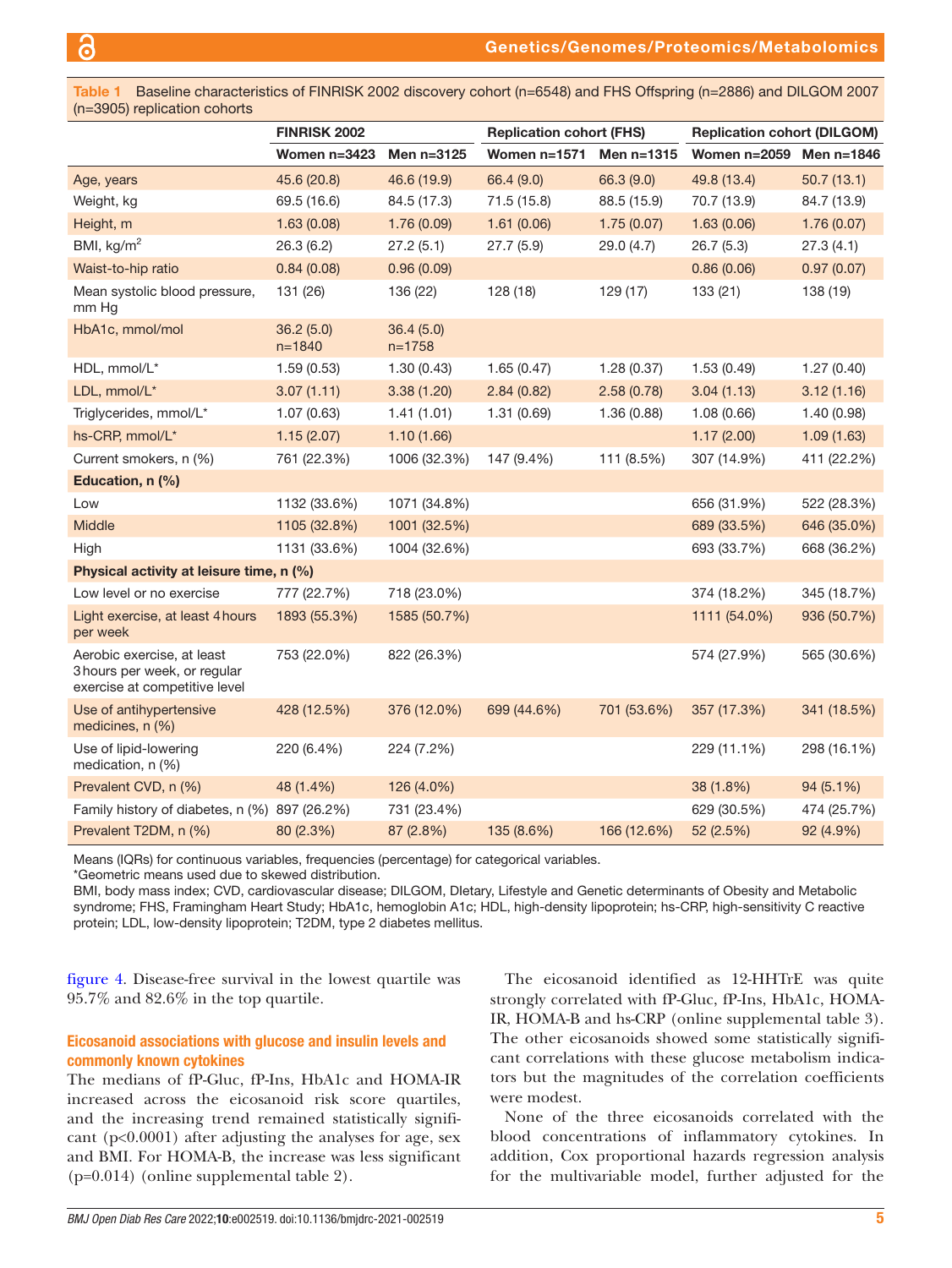#### Genetics/Genomes/Proteomics/Metabolomics



<span id="page-5-0"></span>Figure 1 Associations between eicosanoids and incident type 2 diabetes in FINRISK 2002. A statistically significant association was found for 76 eicosanoids and incident type 2 diabetes: red is for positive associations, blue is for negative associations and grey is for non-significant associations. Dashed line represents the false discovery rate (FDR) corrected level of significance. Eicosanoids analysed one by one, adjusted for age, sex, body mass index, physical activity, parental history of diabetes, prevalent cardiovascular disease, systolic blood pressure, antihypertensive medication, triglycerides, lipid-lowering medication, geographical area and mass spectrometry plate.

inflammatory cytokines, remained significant for both the continuous three-eicosanoid risk score as well as the third and fourth risk quartiles of the score.

| Eicosanoid                         | Cohort     | HR (95% CI)                 |     |  |  |
|------------------------------------|------------|-----------------------------|-----|--|--|
| 12-HHTrE                           |            | FINRISK 1.20 (1.11 to 1.28) |     |  |  |
|                                    | <b>FHS</b> | 1.12 (0.99 to 1.27)         |     |  |  |
|                                    |            | DILGOM 1.07 (1.01 to 1.12)  |     |  |  |
| Unknown eicosanoid (311.2231/2.92) |            | FINRISK 0.71 (0.59 to 0.83) |     |  |  |
|                                    | <b>FHS</b> | 0.93 (0.80 to 1.08)         |     |  |  |
|                                    |            | DILGOM 0.96 (0.80 to 1.12)  |     |  |  |
| 8-iso-Prostaglandin A1             |            | FINRISK 1.24 (1.15 to 1.32) |     |  |  |
|                                    | FHS        | 1.20 (1.08 to 1.34)         |     |  |  |
|                                    |            | DILGOM 1.23 (0.74 to 1.73)  |     |  |  |
|                                    |            |                             |     |  |  |
|                                    |            |                             | 0.5 |  |  |

<span id="page-5-1"></span>Figure 2 Forest plot showing HRs and 95% CIs for three eicosanoids independently associated with incident type 2 diabetes. Each eicosanoid was analysed separately. Cox proportional hazards regression analyses for the FINRISK and DILGOM cohorts are adjusted for age, sex, body mass index (BMI), physical activity, parental history of diabetes, prevalent cardiovascular disease, systolic blood pressure, antihypertensive medication, triglycerides, lipid-lowering medication, geographical area and mass spectrometry plate. For the Framingham Heart Study (FHS) cohort, Cox proportional hazards regression analyses are adjusted for age, sex, BMI, systolic blood pressure, hypertension treatment and triglycerides. DILGOM, DIetary, Lifestyle and Genetic determinants of Obesity and Metabolic syndrome; 12-HHTrE, 12-hydroxy-5,8,10-heptadecatrienoic acid; 8-iso-PGA1, 8-iso-prostaglandin A1.

| Cohort     | HR (95% CI)                    |  |                     | P-value    |
|------------|--------------------------------|--|---------------------|------------|
|            | FINRISK 1.56 (1.41 to 1.72)    |  |                     | $1.02e-18$ |
|            | DILGOM 1.12 (0.99 to 1.27)     |  |                     | 0.07       |
| <b>FHS</b> | 1.24 (1.10 to 1.39)            |  | $-$                 | 3.17e-04   |
| Overall    | 1.31 $(1.05 \text{ to } 1.56)$ |  |                     | 1.71e-23   |
|            |                                |  |                     |            |
|            |                                |  | $0.5 \t1 \t1.5 \t2$ |            |

<span id="page-5-2"></span>Figure 3 Forest plot showing HRs and 95% CIs for the eicosanoid risk score and its independent association with incident type 2 diabetes in the FINRISK cohort, FHS and DILGOM replication cohorts and their meta-analysis. Cox proportional hazards regression analyses for the FINRISK and DILGOM cohorts are adjusted for age, sex, body mass index (BMI), physical activity, parental history of diabetes, prevalent cardiovascular disease, systolic blood pressure, antihypertensive medication, triglycerides, lipid-lowering medication, geographical area and mass spectrometry plate. For the FHS cohort, Cox proportional hazards regression analyses are adjusted for age, sex, BMI, systolic blood pressure, hypertension treatment and triglycerides. Metaanalysis was calculated using the random-effects model. DILGOM, DIetary, Lifestyle and Genetic determinants of Obesity and Metabolic syndrome; FHS, Framingham Heart Study.

#### **DISCUSSION**

Downstream mediators of inflammation such as CRP and other peptide mediators of inflammation such as cytokines, have received a lot of attention in the study of the development of type 2 diabetes. $25$  Previous studies have pointed to adiponectin, apolipoprotein B, CRP, IL1-Ra



<span id="page-5-3"></span>Figure 4 Kaplan-Meier curves for the three-eicosanoid risk score and incident type 2 diabetes in FINRISK 2002. Diabetes-free survival analysis for the different risk classes/ quartiles (Q1–Q4). Analyses adjusted for age, sex, body mass index, physical activity, parental history of diabetes, prevalent cardiovascular disease, systolic blood pressure, antihypertensive medication, triglycerides, lipid-lowering medication, geographical area and mass spectrometry plate.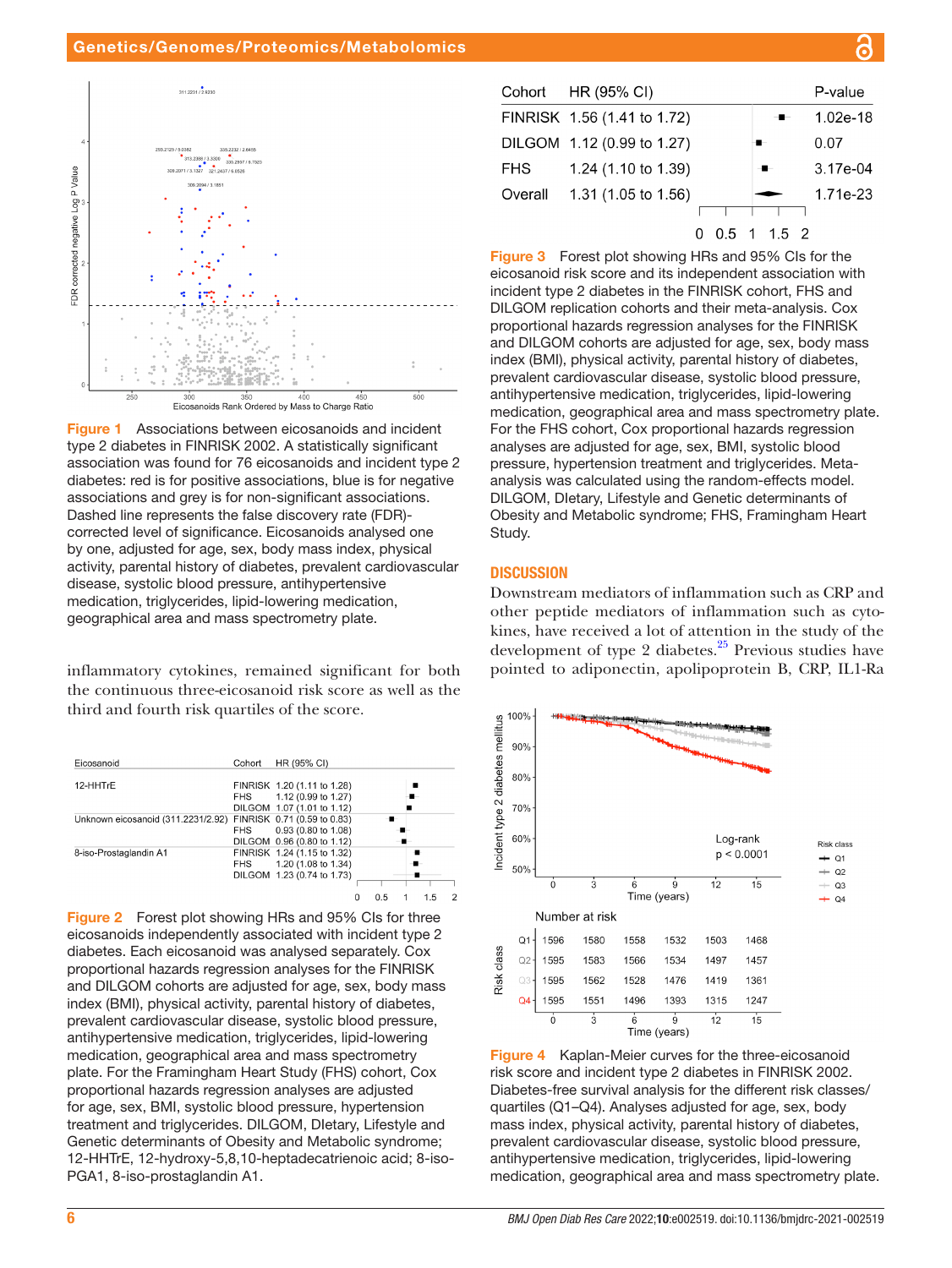and ferritin playing a role in type 2 diabetes prediction. $67$ The Whitehall II study examining MR/CRP haplotypes suggested non-causal associations between CRP, insulin resistance, glycemia and diabetes, and that upstream effectors of inflammation may play a more causal role in the development of diabetes.<sup>2</sup>

 $\overline{\mathbf{c}}$ 

Combined with advanced metabolomics methodologies, our statistically cogent survival analysis using a threeeicosanoid risk score suggests a significant independent role for lipid-derived, upstream mediators of inflammation in the prediction of incident type 2 diabetes. One of the three eicosanoids showed an independent inverse association with incident type 2 diabetes, suggesting potential protective characteristics for some plasma eicosanoids. However, this negative association was not statistically significant in the replication cohorts.

In 2011, Luo and Wang examined the role of eicosanoids from the different arachidonic acid metabolism pathways in pathogenesis of diabetes: they proposed that eicosanoids metabolized by the COX pathway are active participants in the function of beta-cells, those metabolized by the LOX pathway act as mediators in the beta-cell inflammation whereas the role of eicosanoids metabo-lized via the cytochrome P450 enzymes was still unclear.<sup>[27](#page-8-20)</sup> More recently, metabolites have been suggested to act as regulators of insulin sensitivity and further hypothesized to play a role in the pathogenesis of insulin resistance and type 2 diabetes.<sup>[28](#page-8-21)</sup>

Out of the individual eicosanoids identified for our three-eicosanoid risk score, two are metabolites with known bioactivity. 8-iso-PGA1 is part of isoprostanes, which are stereoisomers of prostaglandins formed independent of COX enzymes, through peroxidation of arachidonic acid. They are considered as markers of oxidative stress, which may lead to chronic inflammation.<sup>29 30</sup> Studies have suggested a causal role for isoprostanes in the development of different disease states, such as incident type 2 diabetes.<sup>[30 31](#page-8-23)</sup>

Oxidative stress has also been implicated in the development of complications of diabetes such as nephropathy and neuropathy.[32 33](#page-8-24) A recent study found that individuals with heredity of type 2 diabetes have an increased susceptibility to oxidative stress and inflammation following a high carbohydrate meal.<sup>[34](#page-8-25)</sup>

The second known eicosanoid demonstrating a positive independent association with incident type 2 diabetes is 12-HHTrE. Different enantiomers of 12-HHTrE are metabolites of non-enzymatic activity as well as of COX and LOX pathways, and they have been implicated in conditions such as breast cancer, hypertension, endothelial prostacyclin formation, response to acute exercise and high carbohydrate intake.<sup>35-38</sup>

A study using the same mass spectrometry platform recently found 12-HHTrE to be robustly associated with blood pressure.<sup>36</sup> None of the eicosanoids associated with blood pressure were correlated with 8-iso-PGA1, however one of them (Tetranor-12(R)-HETE) strongly correlated with 12-HHTrE. Furthermore, the unknown eicosanoid from our risk score showed strong correlation with all but one of the eicosanoids associated with blood pressure.

The Cox regression models using the eicosanoid risk score replicated in the FHS cohort but did not quite reach statistical significance in DILGOM. However, a metaanalysis of the risk scores in the three cohorts produced a statistically significant result. These results support our hypothesis of an eicosanoid risk score predicting incident type 2 diabetes.

Pathogenetic mechanisms for the effects of these eicosanoids on the risk of incident type 2 diabetes are not known. 12-HHTrE was moderately associated with HOMA-IR and other indicators of insulin resistance, even after adjustment for age, sex and obesity. Interestingly, the eicosanoid 8-iso-PGA1 that replicated strongly in the FHS cohort did not correlate with glucose levels and only weakly with the insulin indicators.

Our study showed very little correlation between a panel of cytokines and the three eicosanoids significantly associated with type 2 diabetes. In addition, the Cox models further adjusted for cytokines in the FINRISK cohort, remained statistically significant both for the continuous eicosanoid risk score as well as the upper risk quartiles. This suggests that the peptide markers of inflammation, hs-CRP, IL-6, IL-1Ra and TNF-alpha, may not comprehensively reflect all aspects of subclinical inflammation that play a role in risk of type 2 diabetes and can be identified by using eicosanoids as more proximal markers of inflammatory activity. Alternatively, the eicosanoid score may increase the risk of type 2 diabetes through mechanisms other than traditional inflammatory pathways.

Recently, it has been suggested that inflammation should be targeted with novel therapeutics, as part of treatment and prevention of type 2 diabetes and its complications, especially because some antidiabetic agents have direct and secondary anti-inflammatory properties[.39 40](#page-8-28) Biological and pharmacological characteristics of upstream mediators of inflammation, such as of the two eicosanoids positively associated with incident type 2 diabetes (8-iso-PGA1 and 12-HHTrE), need to be further investigated in order to establish potential eicosanoidtargeting anti-inflammatory therapeutic measures.

Our study suggests potential windows of opportunity for intervention in terms of both prevention and treatment of type 2 diabetes. We speculate that 8-iso-PGA1 and 12-HHTrE could be used as personalized biomarkers in the identification of people at risk of developing type 2 diabetes. Interestingly, the latter metabolite was also associated with hypertension in our recent analysis. $36$ Better understanding of determinants and functions of these two eicosanoids may allow for a more targeted approach in the preventive measures such as lifestyle and medical interventions.<sup>34</sup> These two eicosanoids, the three-eicosanoid risk score and their novel biomarker potential should be examined with closer detail in order to establish their roles in the early development of insulin resistance and type 2 diabetes.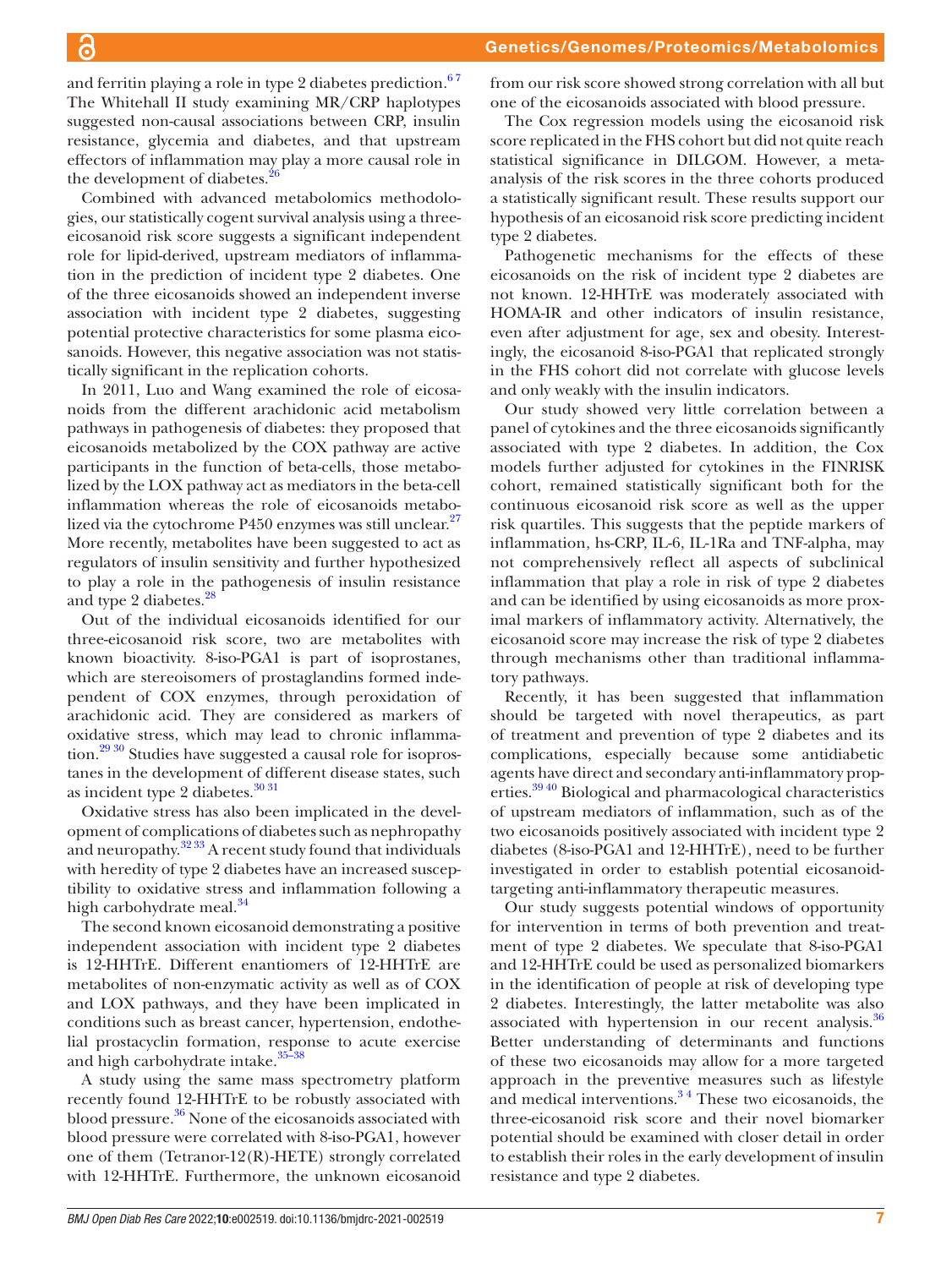#### Genetics/Genomes/Proteomics/Metabolomics

#### Strengths and limitations

Our study is a large population-based random sample of adults aged 25–74 years with a high participation rate, prospective design and negligible loss to follow-up. Analyses were controlled for traditional risk factors for incident type 2 diabetes, other factors that may affect inflammation levels and hs-CRP. Versatile sensitivity analyses replacing BMI with indicators of central obesity or excluding persons with prevalent CVD at baseline confirmed the robustness of the findings. The partial replication of our results in FHS and DILGOM datasets further strengthens the study. 8-iso-PGA1 replicated robustly in the FHS cohort. The other two were directionally consistent but the lack of statistical significance may be due to the limited statistical power in both FHS and DILGOM. Also, the FHS participants were on average 20 years older than FINRISK participants, which may have had an effect on replication. The eicosanoid profiling for all three cohorts was done in the same laboratory with the same methods. We used a sophisticated, directed, nontargeted LC-MS combined with computational chemical networking to identify hundreds of known and putative eicosanoids from the majority of the study participants.

Our study design is observational which cannot establish causality. The study included mainly white participants of European ancestry and, therefore, the findings may not be generalizable to all ethnic groups. Limitations of our study include possible bias due to self-reported smoking status and the level of physical activity as well as lack of information on the use of over-the-counter drugs such as acetylsalicylic acid, non-steroidal anti-inflammatory analgesics and omega-3 fatty acids. Using family history of type 2 diabetes as our only consideration of genetic risk factors instead of, for example, a polygenic risk score, is a further limitation. In addition, we could only detect known and putative eicosanoids that circulate in human plasma. And finally, the identity of several eicosanoids, including one of the eicosanoids with a significant inverse association with our outcome, remains unknown.

#### **CONCLUSIONS**

Plasma eicosanoids are associated with incident type 2 diabetes and our three-eicosanoid risk score was an independent predictor of future type 2 diabetes in the general population. Of individual eicosanoids, 8-iso-PGA1 clearly replicated in two independent populations. Furthermore, 12-HHTrE which has been associated with hypertension earlier, predicted type 2 diabetes in the two Finnish cohorts and was close to statistical significance in FHS as well. Finally, our findings provide novel biological information on the development of type 2 diabetes suggesting opportunities for early identification of individuals at risk and potential therapeutic targets for more precise prevention and treatment of type 2 diabetes.

Author affiliations

<sup>1</sup>Department of Public Health, University of Helsinki, Helsinki, Finland

<sup>2</sup>Department of Public Health and Welfare, Finnish Institute for Health and Welfare, Helsinki, Finland

<sup>3</sup>Department of Internal Medicine, University of Turku, Turku, Finland

4 Departments of Medicine and Pharmacology, University of California San Diego, La Jolla, California, USA

<sup>5</sup>MediCity, InFLAMES Flagship, and Institute of Biomedicine, University of Turku, Turku, Finland

<sup>6</sup> Boston University's and National Heart, Lung, and Blood Institute's Framingham Heart Study, Framingham, Massachusetts, USA

<sup>7</sup> Sections of Preventive Medicine and Epidemiology, and Cardiovascular

Medicine, Department of Medicine, Boston University School of Medicine, Boston, Massachusetts, USA

<sup>8</sup> Cambridge Baker Systems Genomics Initiative, Department of Public Health and Primary Care, University of Cambridge, Cambridge, UK

<sup>9</sup> Cambridge Baker Systems Genomics Initiative, Baker Heart and Diabetes Institute, Melbourne, Victoria, Australia

<sup>10</sup>University of Helsinki Institute for Molecular Medicine Finland, Helsinki, Finland <sup>11</sup>Smidt Heart Institute, Cedars-Sinai Medical Center, Los Angeles, California, USA

Acknowledgements We would like to thank the FINRISK 2002 cohort participants as well as participants in the FHS who have contributed to this research for decades.

Contributors KT, JP, VS, MJ, SC, TJN, PJ and ASH designed the study. JP and TL performed the statistical analyses and KT drafted the manuscript. JDW, KM, KAL, AA and MJ performed eicosanoid measurements. JT was responsible for the substudy where the oral glucose tolerance test was carried out and other measurements related to glucose metabolism were done. MS and SJ performed the cytokine analyses. All authors contributed to the revision of the manuscript with important intellectual content. VS is the guarantor of the study.

Funding This work was supported by Paavo Nurmi, Aarne Koskelo, Emil Aaltonen and Finnish Medical Foundations, and Academy of Finland (#141136 to MS and SJ; #321356 to ASH; #321351 to TJN; #46558 to JT). VS was supported by the Finnish Foundation for Cardiovascular Research. MJ and JDW were supported by grants from the US National Institutes of Health, including NIH S10OD020025 and R01ES027595 to MJ and K01DK116917 to JDW. This work was partially supported by the National Heart, Lung and Blood Institute's Framingham Heart Study (contracts N01-HC-25195, HHSN268201500001I and 75N92019D00031). RSV is supported by an Evans Scholar award and Jay and Louis Coffman Foundation from the Department of Medicine, Boston University School of Medicine. The glucose tolerance testing in this work was supported by the grants to JT from Academy of Finland (grant 46558); the Social Insurance Institution of Finland; the Future Forum, Astra Zeneca and Eli Lilly Finland.

Competing interests VS has received honoraria for consulting from Novo Nordisk and Sanofi. He also has ongoing research collaboration with Bayer (all unrelated to the present study). JT has received research funding from Bayer and owns stocks of Orion Pharma and Aktivolabs. Other authors declare no conflicts of interest.

Patient consent for publication Not applicable.

Ethics approval The FINRISK 2002 study was approved by the Ethical Committee for Epidemiology and Public Health of the Helsinki University Hospital District on December 19, 2001 (Ref 558/E3/2001). The DILGOM 2007 study was approved by the Coordinating Ethical Committee of the Helsinki and Uusimaa Hospital District on April 3, 2007 (Ref 229/E0/2006). The research protocols of the FHS are reviewed annually by the Institutional Review Board of the Boston University Medical Center. Participants gave informed consent to participate in the study before taking part.

Provenance and peer review Not commissioned; externally peer reviewed.

Data availability statement Data are available on reasonable request. The FINRISK and DILGOM data used in this article are available from the THL Biobank, based on a written application and relevant Finnish legislation as described on the website of the Biobank<https://thl-biobank.elixir-finland.org/>.

Supplemental material This content has been supplied by the author(s). It has not been vetted by BMJ Publishing Group Limited (BMJ) and may not have been peer-reviewed. Any opinions or recommendations discussed are solely those of the author(s) and are not endorsed by BMJ. BMJ disclaims all liability and responsibility arising from any reliance placed on the content. Where the content includes any translated material, BMJ does not warrant the accuracy and reliability of the translations (including but not limited to local regulations, clinical guidelines, terminology, drug names and drug dosages), and is not responsible